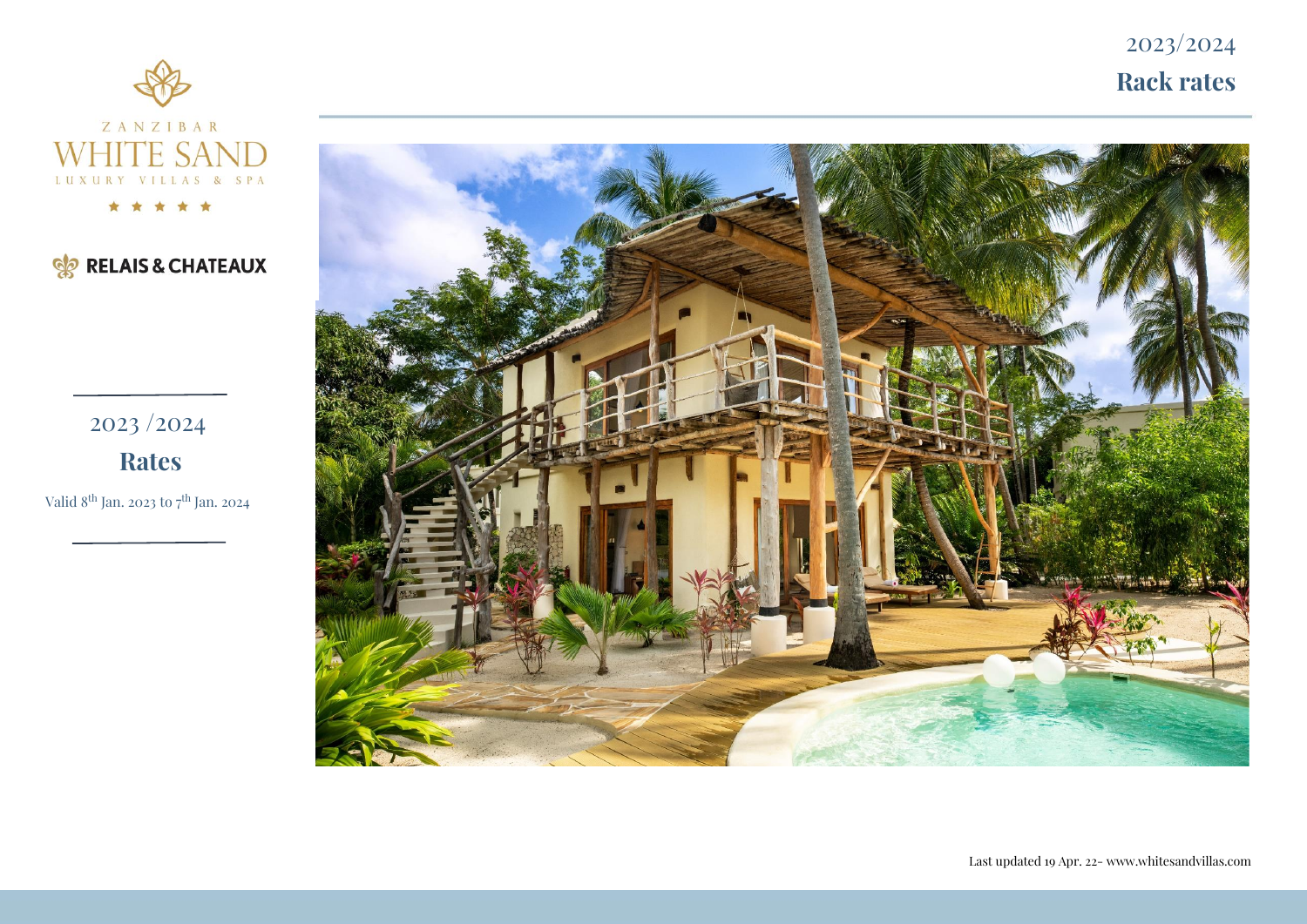# 2023/2024 **Rack rates**

## **Reservation information**

#### Bookings:

- o All rates are quoted in USD, per room or villa and subject to change without prior notice. Accommodation is subject to availability.
- o Minimum stay of 2 nights required in all seasons except Festive, where a min. stay of 5 nights applies.
- o The Deluxe rooms are located within two or five-bedroom villas and correspond to bedrooms sold individually. They are offered subject to availability, usually 45-30 days prior to arrival.

#### Rate inclusions:

- ✓ Welcome drink & gifts
- ✓ **Half-board meal plan**: Breakfast (including drinks) and dinner (excluding drinks). On day of departure, breakfast only (lunch in case of all-inclusive meal plan).
- ✓ Daily ZWS produced bottled water
- ✓ Butler service
- ✓ Daily housekeeping and turndown
- $\checkmark$  Unlimited rental of snorkeling gear, stand up paddles, kayaks, and bicycles
- $\checkmark$  Outdoor and indoor games (pool, petanque, ping pong...)
- $\checkmark$  Use of Fitness area and main pool (includes children's pool)
- $\checkmark$  Use of hot tub, sauna and hammam in Spa area
- $\checkmark$  Tennis court incl. equipment 1h/day/party
- $\checkmark$  Complimentary guest activities
- ✓ Wi-fi throughout resort
- ✓ All fees and taxes

#### Supplements:

| Price, per person per night                                                                                | Adult<br>$(15+)$ | Child<br>$(4-14)$ | <b>Infant</b><br>$(O-3)$ |
|------------------------------------------------------------------------------------------------------------|------------------|-------------------|--------------------------|
| Extra bed<br>(subject to availability)                                                                     | \$300            | \$150             | Free                     |
| All-inclusive<br>Breakfast, lunch, dinner<br>Soft drinks<br>House alcoholic drinks<br>Mini-bar consumption | \$150            | \$65              | Free                     |

### **Payment terms**

#### BOOKING POLICIES

| <b>Standard</b> | 20% non-refundable deposit at reservation |  |  |
|-----------------|-------------------------------------------|--|--|
|                 | Balance due 30 days prior to arrival      |  |  |
| Festive season  | 20% non-refundable deposit at reservation |  |  |
|                 | Balance due 60 days prior to arrival      |  |  |

**Delays in payments may result in a cancelled booking.**

#### CANCELLATION POLICIES

| <b>Standard</b>       | 30 <sup>+</sup> days prior to arrival: 20% fee |
|-----------------------|------------------------------------------------|
|                       | o-30 days: 100% cancellation fee               |
| <i>Festive season</i> | $60+$ days prior to arrival: $20\%$ fee        |
|                       | o-60 days: 100% cancellation fee               |

#### **A booking confirmed by email is liable to cancellation fee**.

#### **Travel insurance is highly recommended as the Hotel will not be liable for refunds.**

#### PAYMENT OPTIONS

Payments must be sent all charges borne by sender and full payment must be received. For international bank transfers, **the** 

#### **OUR payment instruction must be selected (all bank costs borne by sender)**. Any discrepancy in balance received will be due.

- By bank transfer
- By credit card *5% surcharge applies*

### **Contact us**

**Reservations:** [reservations@whitesandvillas.com](mailto:reservations@whitesandvillas.com)

+44 20 4525 4022

**Hotel Concierge**: [concierge@whitesandvillas.com](mailto:concierge@whitesandvillas.com) [+255 776 263 451](callto:255776263451)

**Live availability** calendar a[t this link.](https://sky-af1.clock-software.com/47570/8882/wbe/en/products/calendar_new?)

Book online at best rate[s here.](https://be.synxis.com/?adult=2&arrive=2021-02-10&chain=8565&child=0¤cy=USD&depart=2021-02-11&hotel=2028&level=hotel&locale=en-US&rooms=1)